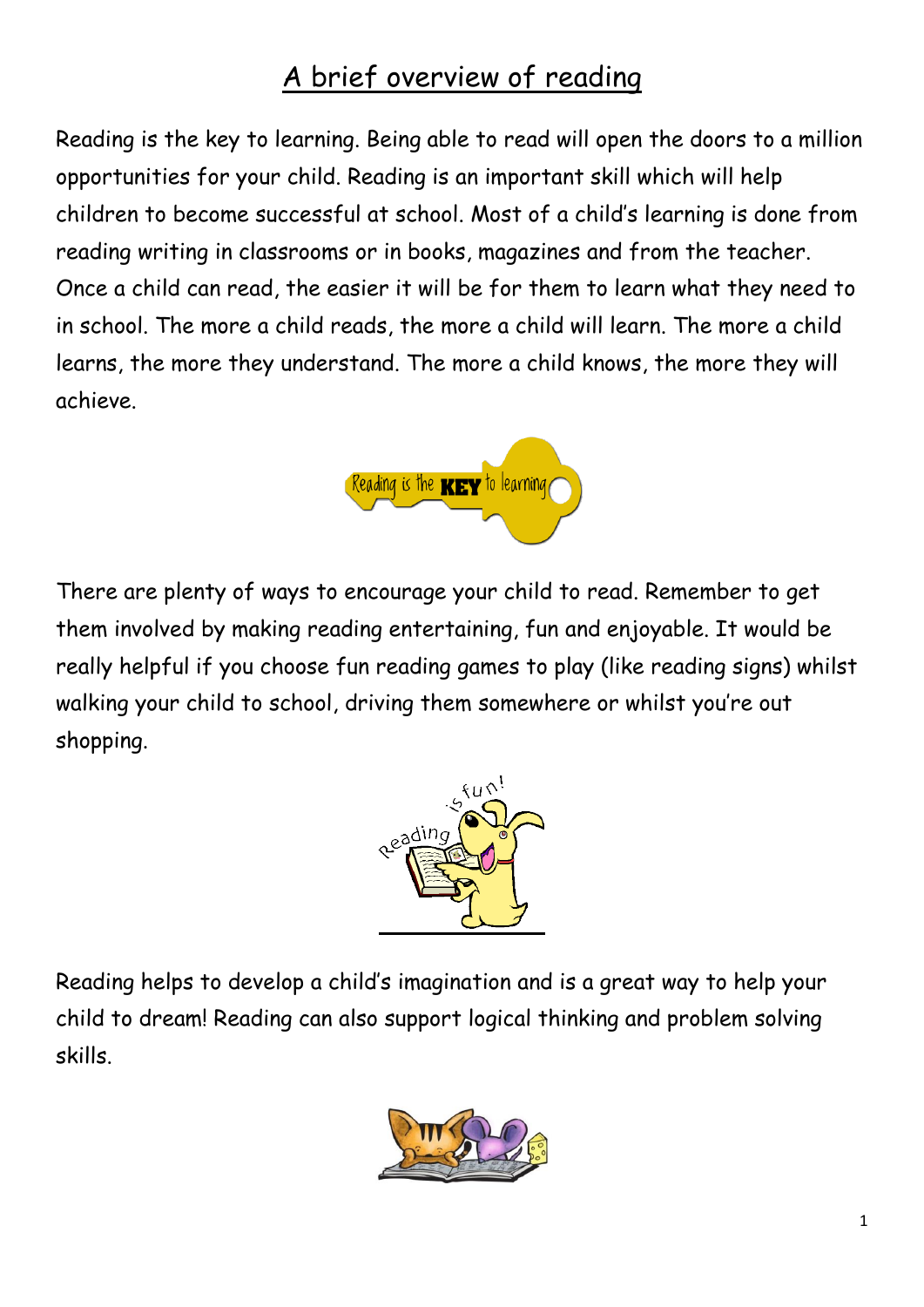Bedtime is a perfect time to read to your child. As well spending time with you during reading time, your child is developing useful communication skills by noticing the interactions between the characters in the books. It is also a great opportunity to spend quality time together and bond with your child. Many children, as they get older, have fond memories of times spent reading with parents.



Reading is relaxing. When you're reading, you sit in a silent location, relax your mind, and focus on whatever it is that you are reading. Your brain slows down, and you're normally calm. This comfortable state is fairly similar to meditating, and through reading, your child will learn to relax.



Reading promotes a stronger self-discipline, a longer attention span, and better memory retention. These traits will serve your child well while learning at school.

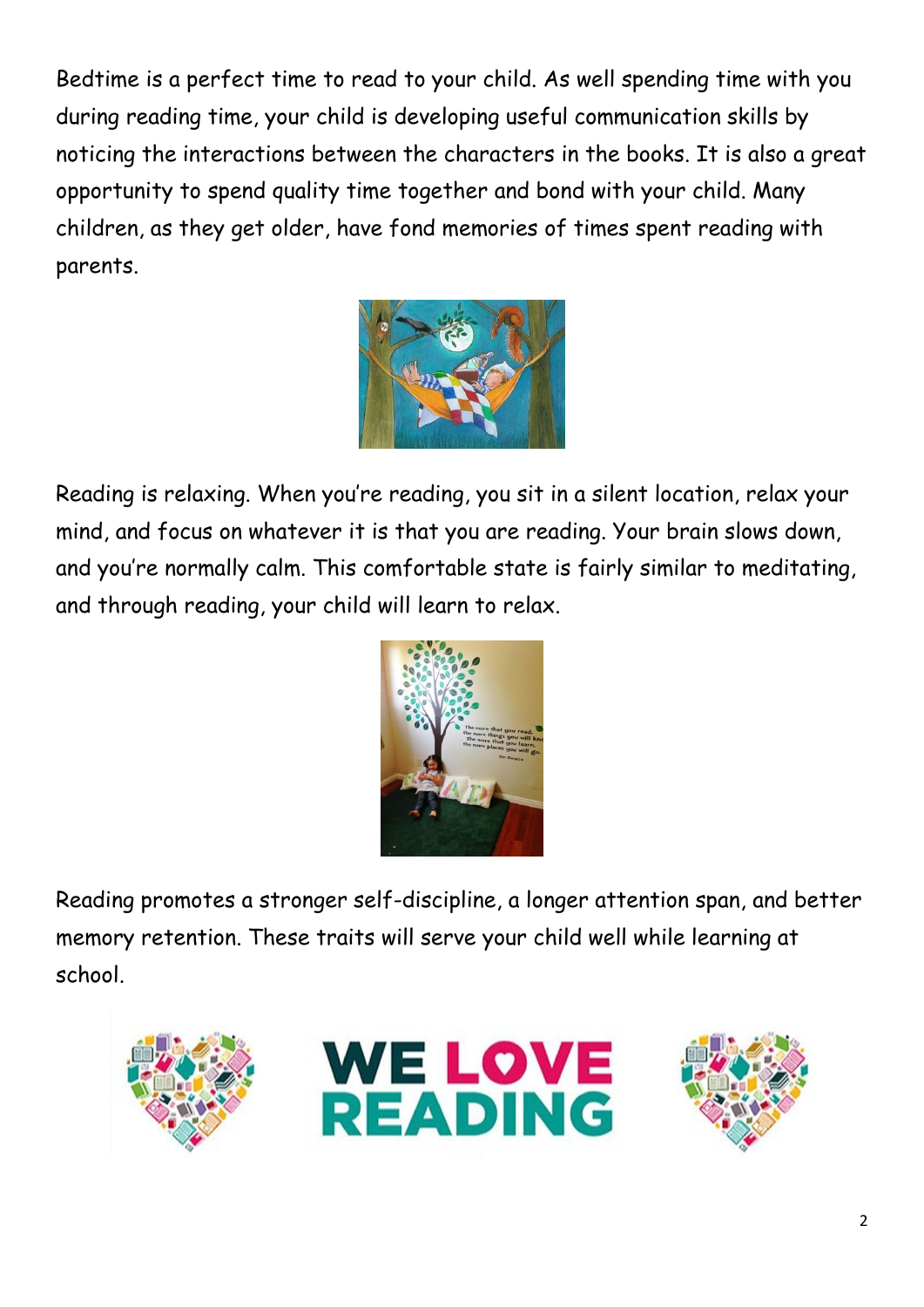| Word<br>B<br>O       | Picture question<br>game            | Visit a library or<br>local bookshop<br>Well BOOKSHOP |
|----------------------|-------------------------------------|-------------------------------------------------------|
| Flash cards          | Use a<br>comprehension book<br>mark | Word/picture/<br>object match                         |
| Car journey<br>games | Real Life activities                | Personal reading<br>menu<br>$\times$ MENU $\times$    |
| Reading<br>together  | Special books                       | Changing stories                                      |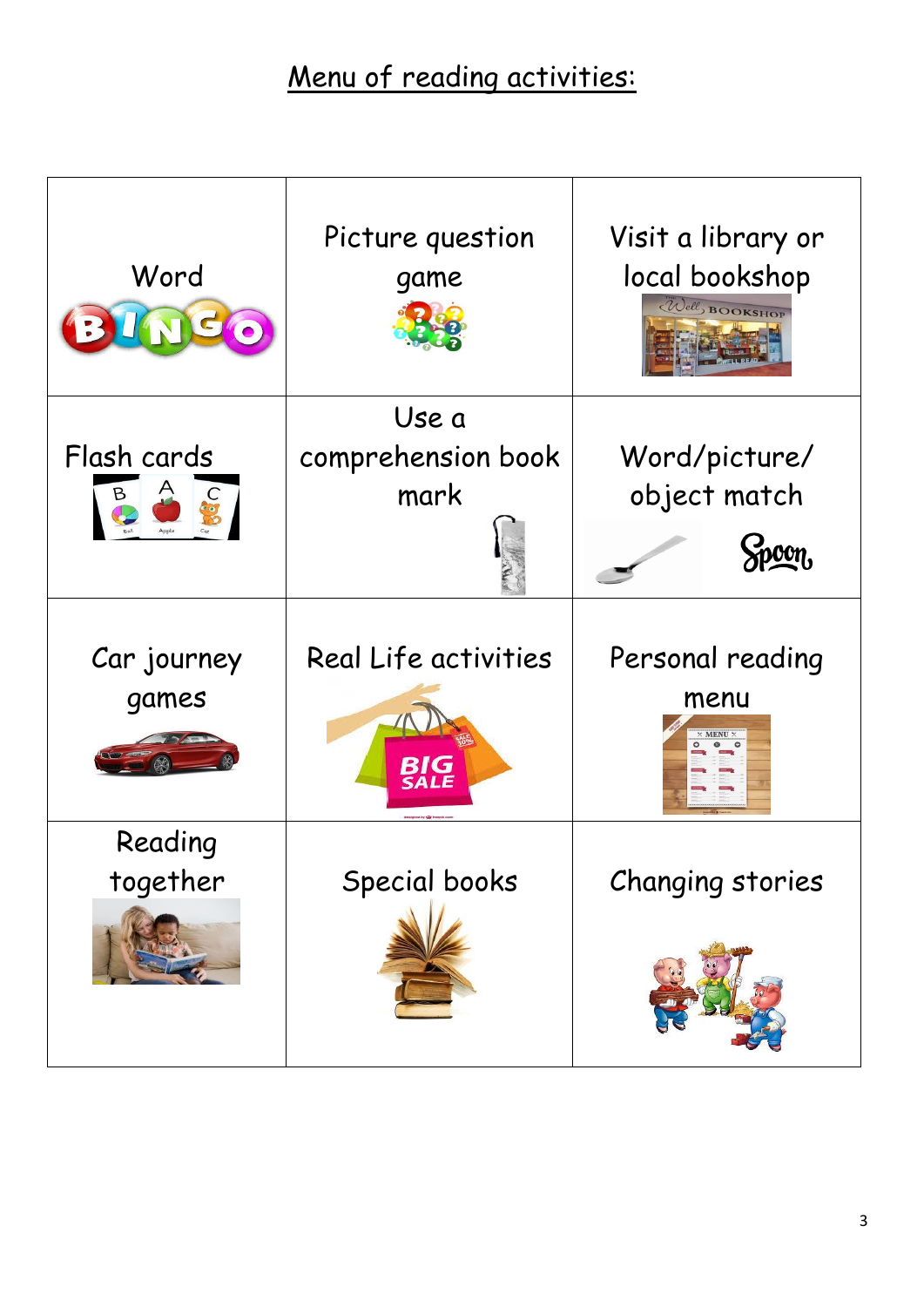# **The menu explained…**

# **Word Bingo**

Give each player a board with words on it. The caller reads out the words. If a player has a word he or she puts a counter on it. Once all the words are covered the player shouts BINGO!

# **Picture Question game**

Discuss the picture before the game. What can we see? What could be happening? Players take turns to remove a card and read the question which corresponds to the number on the back. If the answer is yes the player keeps the card, if not it gets put in the 'bin'. The winner is the player with the most cards at the end.

#### **Visit a bookshop**

Local libraries and bookshops are a great way to introduce your child to new books. Most have a children's area where children can sit quietly and read or do some fun reading activities for free.

# **Flash Cards**

Use the flash cards to practise reading new words with your child. You could use a timer and set a challenge to see who can read them quickest.

#### **Comprehension Bookmark**

As your child is reading, use the questions on the bookmark to check for understanding. Keep the bookmark inside the book for next time.

# **Word/picture/object match**

On a table, lay out a set of words along with the corresponding picture or object. Ask your child to match them up.

#### **Car journey games**

Car journeys are an ideal opportunity to chat with your child, make up stories, sing and tell jokes! Practising reading skills in 'real life' helps to understand the role of reading in real life! Ask your child to find signs that you are looking for. Who could be the first one to spot a sign saying 'No Entry' etc.?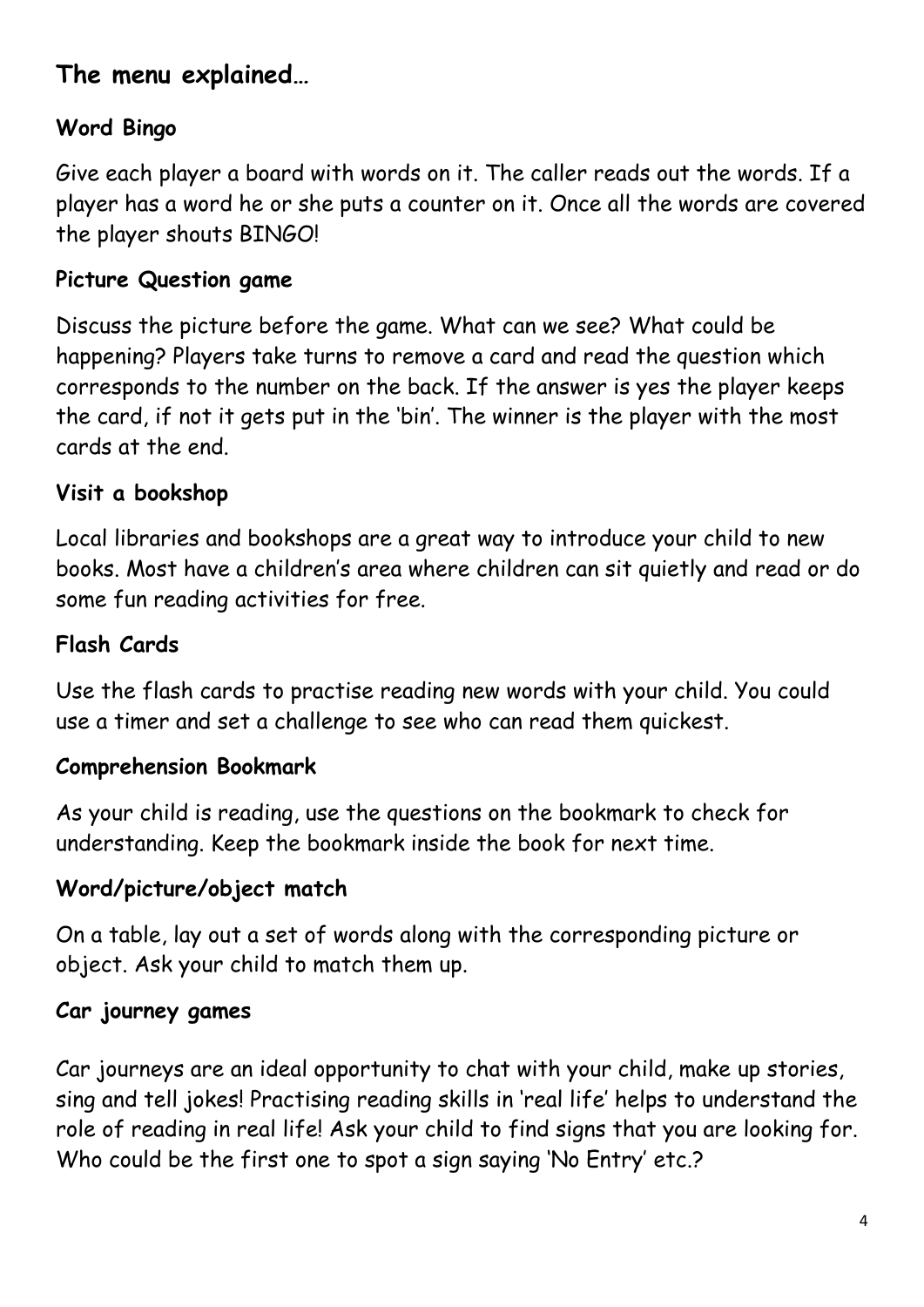# **Real life activities**

Practise reading in real life situations such as shopping, reading food labels, lists, instructions, posters and special offers to find information. It's a great idea to make good use of everyday situations – you've got to get the jobs done so you may as well get the whole family involved!

#### **Personal Reading Menu**

If it is a struggle to get your child to read every day, use the personal reading menu so that they can choose which activity they want to do.

# **Reading together**

Make sure you keep a balance between encouraging your child with learning to read and having fun reading together. Don't give up on telling stories and reading of all kinds to your child to help them to develop an understanding and love of reading. If you do that, you are more likely to keep them reading later!

# **Special books**

Explain to your child how special books are so that they value them and look forward to reading. Perhaps you could use books as a reward for really good behaviour or something to save up pocket money for. A story book that is put away for special occasions or rainy days could be something for your child to look forward to. Showing a love for books will encourage your child to do the same.

# **Changing Stories**

Changing stories can be really good fun and will also help your child's writing. Ask your child to read a familiar story (for example The Three Little Pigs), and change the characters and even the setting. The pigs could become birds and the houses could become nests. Use sticky notes on each page to remind them of their changes and then ask them to read their new story to someone else.